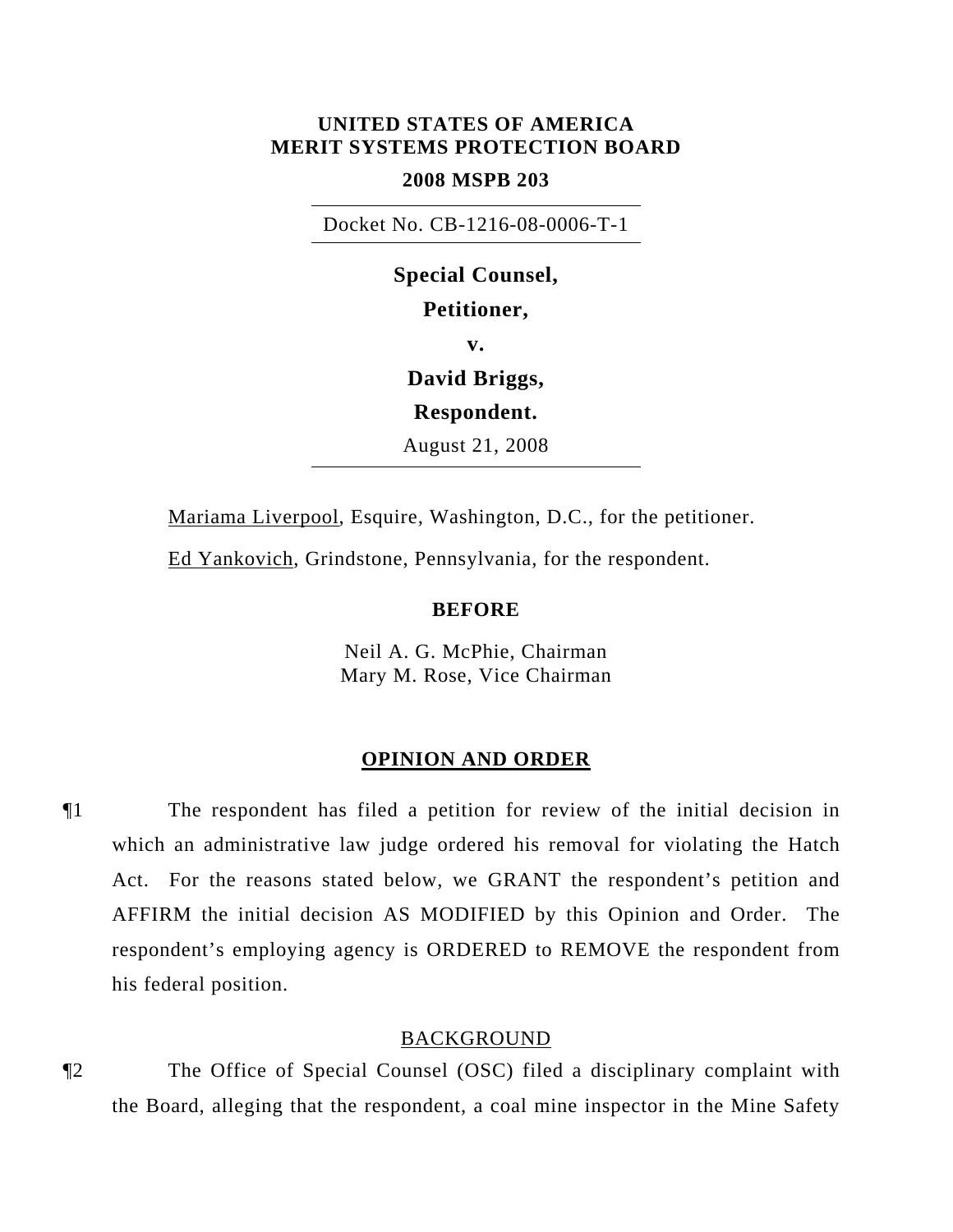and Health Administration (MSHA) of the U.S. Department of Labor, had violated the Hatch Act by continuing his candidacy for partisan political office after becoming a federal employee. Complaint at 1-3, Complaint File, Tab 1; *see* Complaint File, Tab 4 at 3. OSC asked in the complaint that the respondent be removed for this violation. Complaint at 4.

¶3 The respondent filed an answer to the complaint, but did not do so until after the 35-day regulatory deadline for doing so had passed. Complaint File, Tab 4; *see* 5 C.F.R. § 1201.124(c) (a respondent in an OSC disciplinary action case may file an answer within 35 days of the date of service of the complaint); 5 C.F.R. § 1201.4(i) (defining "service" as the process of furnishing a copy of a pleading to Board officials and/or another party). After providing the respondent with an opportunity to show cause for the apparent untimeliness of his answer, and after considering the respondent's response and OSC's submission regarding the timeliness issue, the administrative law judge who was assigned to the case found that the answer was untimely filed; he found further that the respondent had failed to show good cause for the untimeliness; and he therefore declined to consider the answer. Complaint File, Tabs 5, 6, 7, 9; Initial Decision at 3-8, Complaint File, Tab 10. He also found, in his initial decision on the complaint, that OSC had proven that the respondent had violated the Hatch Act, and that the penalty of removal was reasonable. Initial Decision at 8-11.

¶4 The respondent has filed a timely petition for review of the initial decision, arguing that his answer should be considered; that the Hatch Act does not prohibit a candidacy such as his, since it began before he became a federal employee; and that the penalty of removal is too severe. Petition for Review (PFR) at 1-2, PFR File, Tab 1. OSC has filed a timely response to the respondent's petition. PFR File, Tab 5.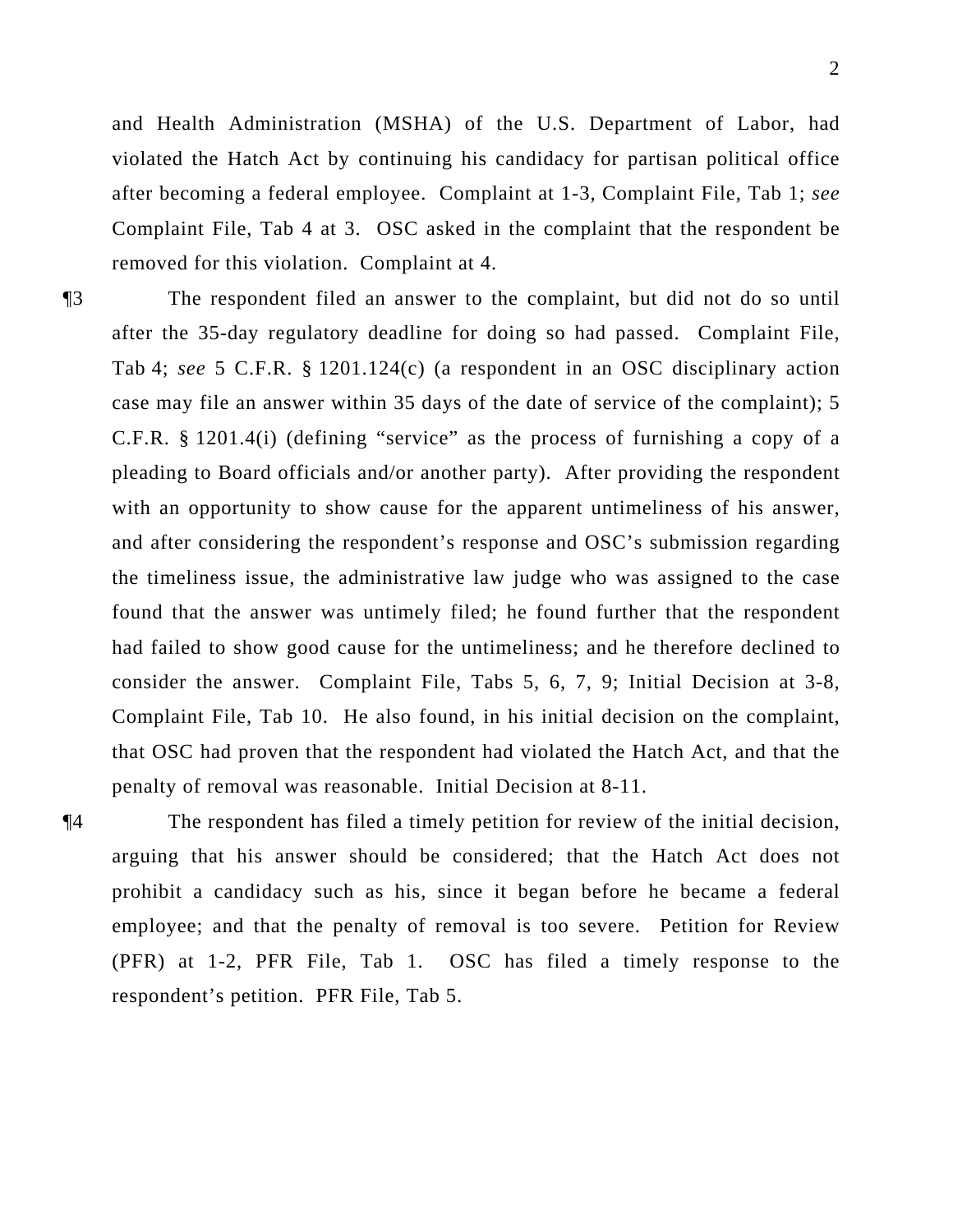#### ANALYSIS

¶5 We need not address the respondent's argument that his answer to the complaint should have been considered. Even if that answer were considered, it would be clear, as explained further below, that the respondent violated the Hatch Act.

Merits

¶6 OSC alleged in its complaint that the respondent became a Democratic candidate for Schuylkill County (Pennsylvania) Township Supervisor on or about March 4, 2007; that this was a "partisan political office" for purposes of the Hatch Act; that the respondent won the primary on May 15, 2007, and therefore became a candidate for the same office in the general election; that he became an MSHA employee on or about June 24, 2007; that this employment caused him to be an "employee" subject to the restrictions of 5 U.S.C. § 7323(a)(3); and that he failed to withdraw as a candidate despite warnings provided to him by his employing agency and repeated oral and written warnings by OSC. Complaint at 1-3.

¶7 The respondent has denied none of the allegations described above, either in his answer to the complaint or elsewhere in the record. Moreover, because the Democratic Party nominated a candidate – the respondent himself – for the office to be filled by that election, that office clearly was "a partisan political office." *See* 5 U.S.C. § 7322(2) (defining "partisan political office" as "any office for which any candidate is nominated or elected as representing a party any of whose candidates for Presidential elector received votes in the last preceding election at which Presidential electors were selected . . ."). In addition, nothing in the record suggests that the respondent's MSHA position is excluded from coverage under the Hatch Act. *See* 5 U.S.C. § 7322(1) (defining "employee," for purposes of 5 U.S.C. chapter 73, subchapter III, as generally including a person employed in an Executive agency or in a position within the competitive service).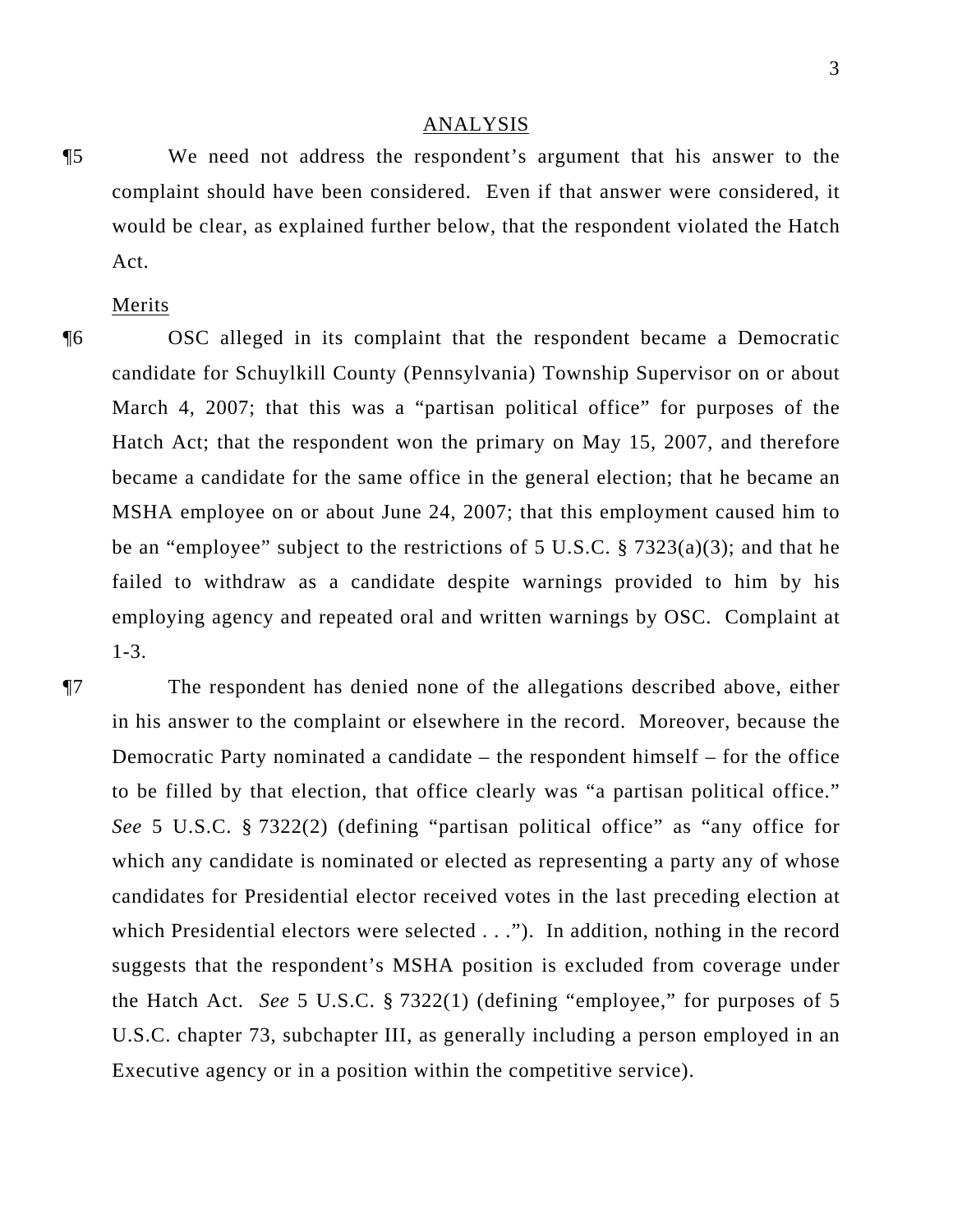¶8 The respondent acknowledges that he would not be permitted to enter a race for partisan political office after becoming a federal employee. PFR at 1; Complaint File, Tab 4 at 3. He argues, however, that he was entitled under the Hatch Act to continue the candidacy he started before beginning his federal employment. *Id.* We disagree. The plain language of 5 U.S.C. § 7323(a)(3) indicates that that section prohibits an employee from being a candidate for partisan political office at any time while he is covered by the Hatch Act, and not just from becoming one while he is an employee. That is, it provides that an "employee" may not "run for the nomination or as a candidate for election to a partisan political office . . . ." 5 U.S.C.  $\S$  7323(a)(3). Furthermore, the Board's predecessor, the U.S. Civil Service Commission, has specifically held that candidacy for partisan political office is prohibited even when the respondent was not a federal employee until after the candidacy began. *In re Grauman*, 1 P.A.R. 809, 815 (1960); *In re Purcell*, 1 P.A.R. 323, 323-24 (1947).<sup>1</sup>

¶9 By continuing his candidacy after he became a federal employee subject to Hatch Act restrictions, the respondent in this case was "run[ning] as a candidate for election . . . ." We agree with the administrative law judge, therefore, that the respondent's continued candidacy following his appointment to his MSHA position falls within a category of actions prohibited by the Hatch Act.

¶10 Finally, even if the argument addressed above could be said to support a finding that the respondent did not intend to violate the Hatch Act, we note that an employee's intent is not relevant to the issue of whether the Act was violated. *Special Counsel v. Alexander*, 71 M.S.P.R. 636, 646 (1996), *aff'd sub nom. Alexander v. Merit Systems Protection Board*, 165 F.3d 474 (6<sup>th</sup> Cir.), *cert.* 

<sup>&</sup>lt;sup>1</sup> While the Civil Service Commission's interpretations of the Hatch Act are not binding on the Board, the Board looks to them for instruction. *Special Counsel v. Bradford*, 69 M.S.P.R. 247, 249 (1995).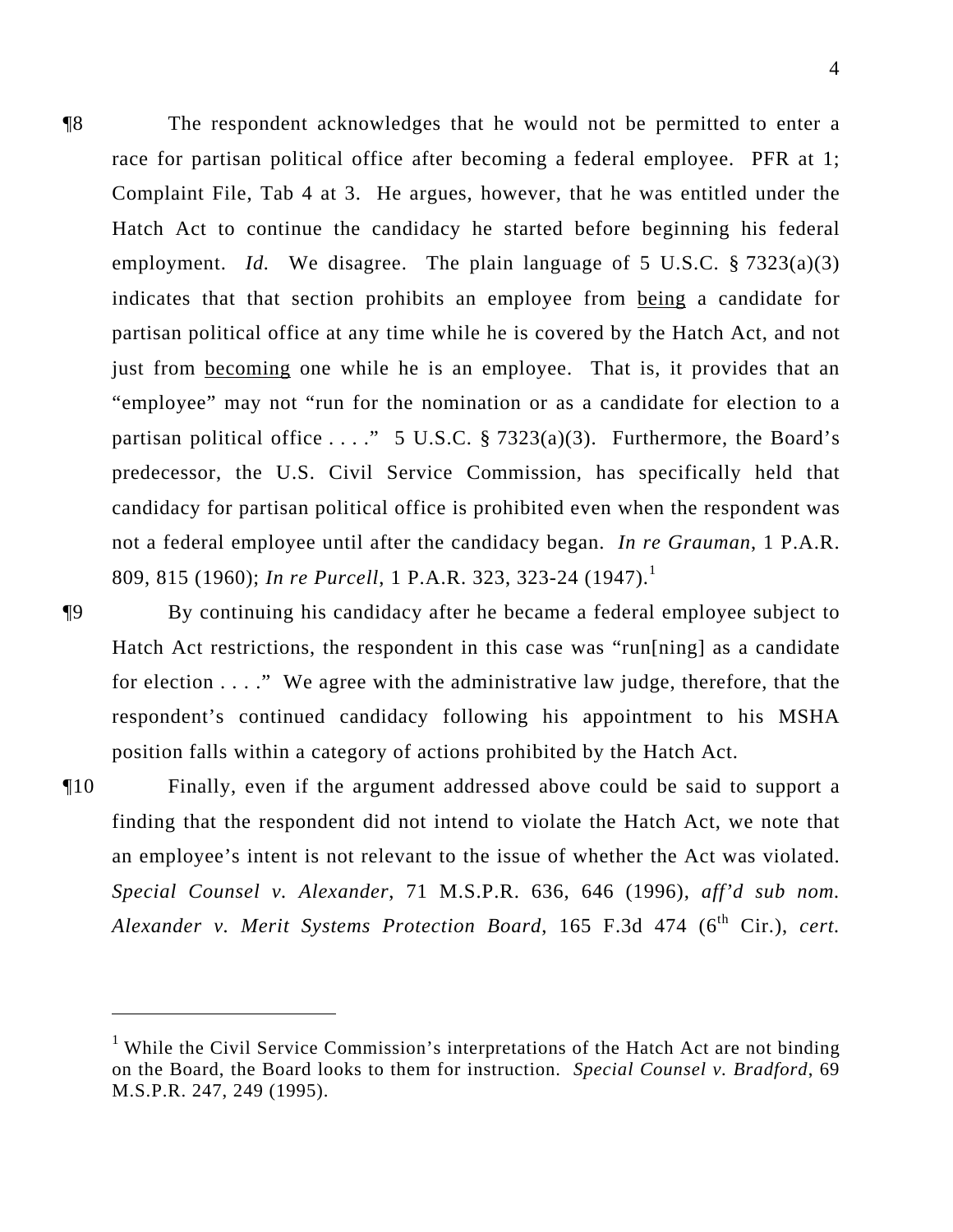*denied*, 528 U.S. 809 (1999). It is instead relevant to the penalty determination. *Id.*

¶11 We find, in light of the foregoing, that the respondent violated the Hatch Act, specifically 5 U.S.C. § 7323(a).

**Penalty** 

- ¶12 A respondent who has been found to have violated the Hatch Act has the burden of presenting evidence showing that the Act's presumptive penalty of removal should not be imposed. *Special Counsel v. Wilkinson*, 104 M.S.P.R. 253, ¶ 17 (2006). The respondent in this case has failed to make this showing.
- ¶13 The respondent argues that he should not be removed because the township in which he holds office has no coal mines, mine owners, or mine employees, and his actions therefore present no conflict of interest. PFR at 1-2. He also asserts that he earns little money as an elective officeholder, and will need to find other employment if he loses his MSHA job. *Id.* at 2. The Board has consistently held, however, that active candidacy in a partisan election is a serious and conspicuous violation of the Hatch Act. *Alexander*, 71 M.S.P.R. at 647-48; *Special Counsel v. Sims*, 20 M.S.P.R. 236, 241 (1984); *see also Alexander* 165 F.3d at 483 (concurring in the Board's holding that candidacy was a serious offense). Moreover, nothing in the Hatch Act provisions relevant here indicate that candidacy that otherwise would be prohibited under 5 U.S.C. § 7323 is permitted when the duties of the employee's elective office are not in direct conflict with the duties of his appointive office.
- ¶14 The Board also has held that a Hatch Act violation generally "warrants removal if it occurred under circumstances demonstrating a deliberate disregard of the Act." *Special Counsel v. Malone*, 84 M.S.P.R. 342, ¶ 39 (1999). Here, the respondent seems to argue that he should not be removed because he had a good faith belief that his continued candidacy would not violate the Hatch Act. That is, he submits a copy of a letter in which an OSC employee stated that the Act did not prohibit covered federal employees from holding public office; he asserts that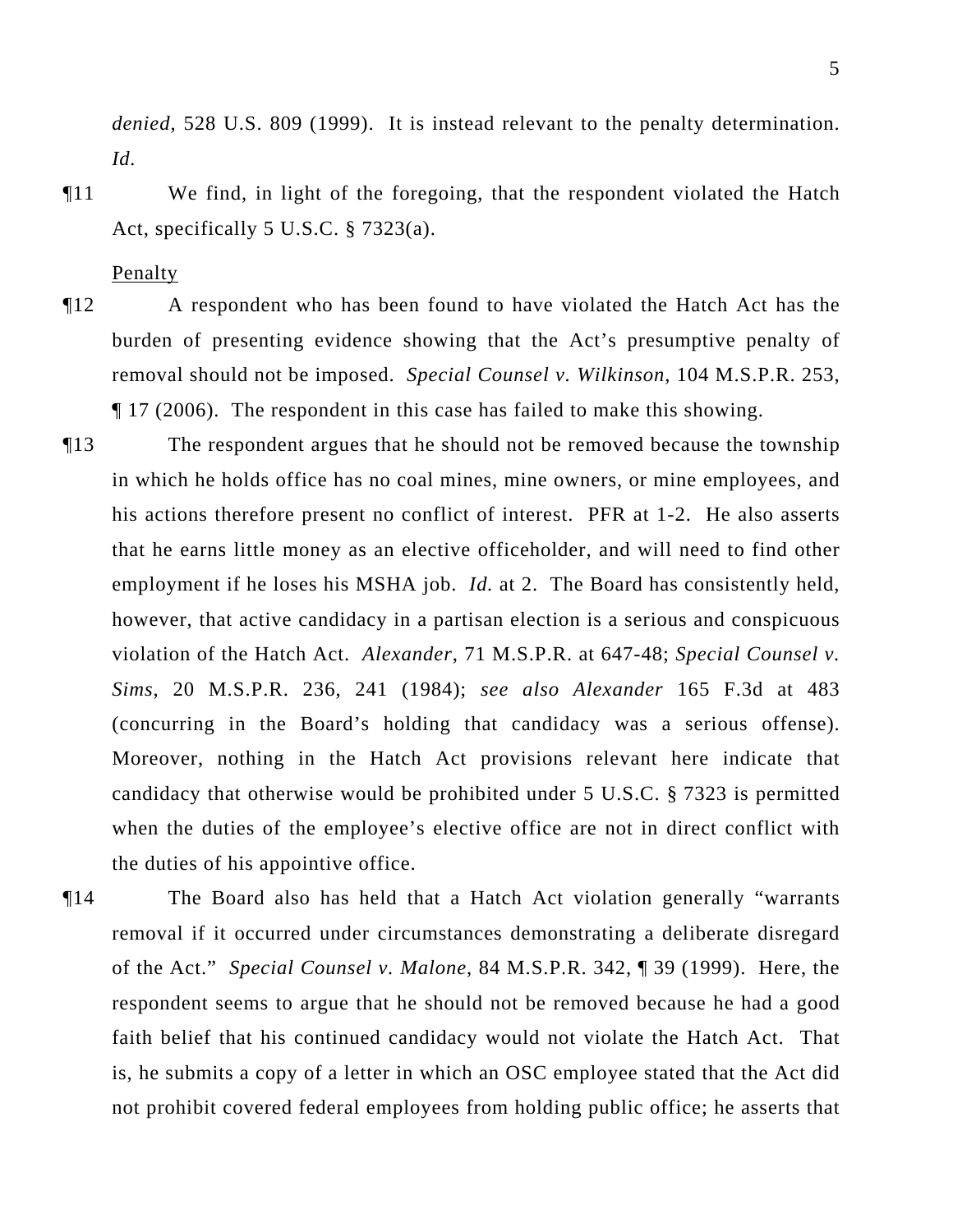6

he spoke "with a lawyer, a highly respected political leader, and the union" regarding the matter; he seems to imply that those individuals did not believe his continued candidacy would violate the Act; and he states that he still has "not seen the proper language for this type of action to be taken against me." PFR at 1, 4, 43.

- ¶15 As we have indicated above, however, the respondent has not challenged the accuracy of OSC's assertion that he failed to withdraw as a candidate despite warnings provided to him by his employing agency and repeated oral and written warnings by OSC. In fact, he specifically acknowledges that, as alleged in OSC's complaint, his assistant district manager and his field office supervisor both instructed him to withdraw his candidacy, and he acknowledges that he failed to do so. PFR at 40; *see* Complaint at 2. Furthermore, the OSC letter the respondent has submitted does not indicate that an individual is entitled to continue his candidacy following his appointment to a federal job covered by the Hatch Act. It begins with a statement that the letter was sent in response to a question as to "whether the Act would prohibit an elected official from accepting employment with a federal agency." PFR at 4. This situation is quite different from that of the respondent, who was still a candidate at the time he became a covered federal employee. The OSC letter also includes a statement that "a covered employee may not be a candidate for public office in a partisan election  $\dots$ ." PFR at 4.<sup>2</sup>
- 

 $\overline{a}$ 

¶16 Under the circumstances of this case, we agree with the administrative law judge that removal is warranted. *See Special Counsel v. Simmons,* 90 M.S.P.R.

 $2$  The date and addressee information have been redacted from the OSC letter. PFR at 4. The letter does not appear to be a response to a request for advice about the respondent's own situation, however. The respondent does not allege that it was such a response, and the OSC attorney's use of feminine pronouns in referring to employee rights suggests that the situation of another employee (i.e., a female employee) prompted the inquiry to which the attorney was responding. *See id.*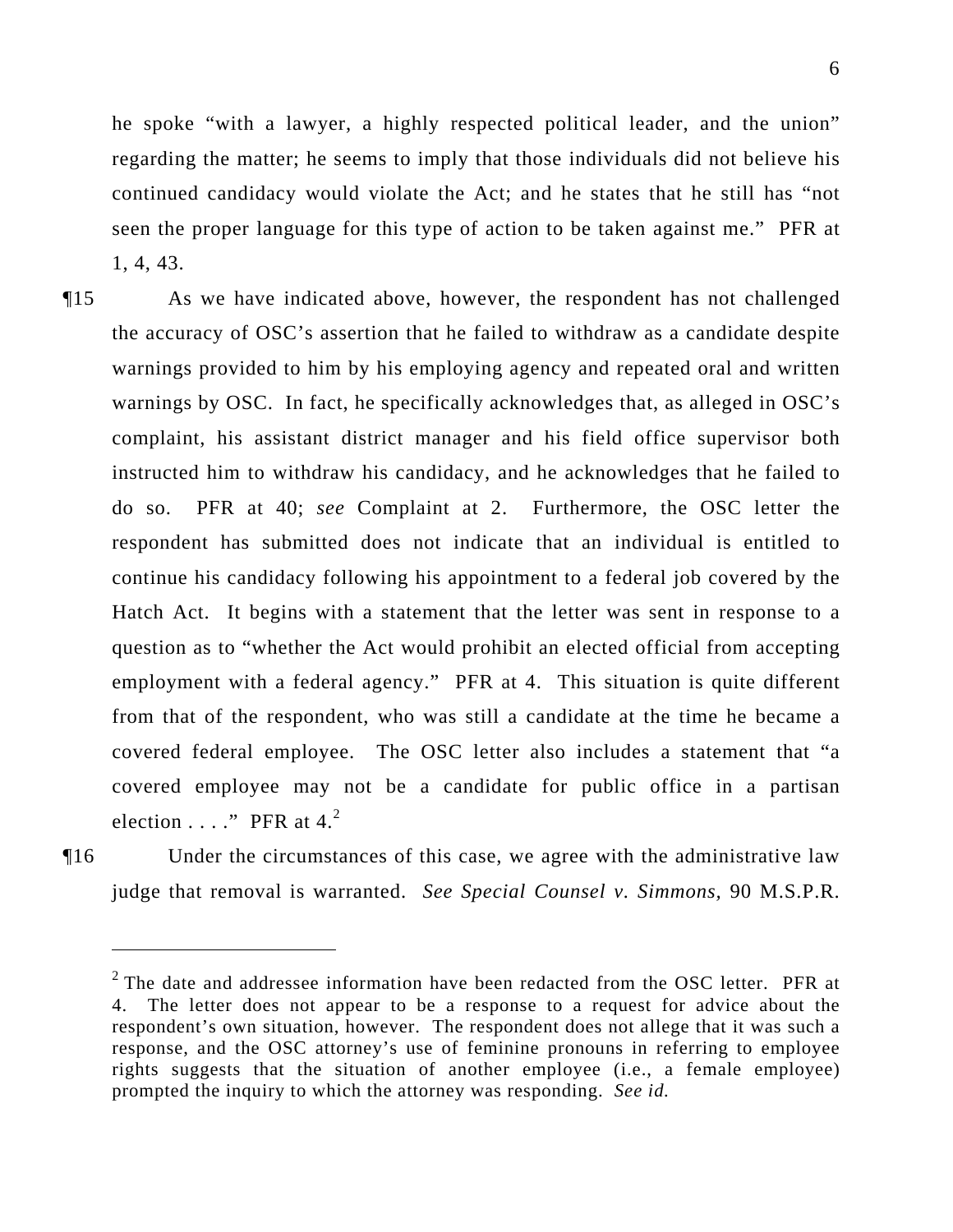83, ¶ 14 (2001) (the Board concurred in the administrative law judge's finding that continued candidacy, in the face of warnings that the activity violated the Hatch Act, warranted removal).

### ORDER

- ¶17 Accordingly, the Mine Safety and Health Administration, U.S. Department of Labor, is ORDERED to remove the respondent from his coal mine inspector position. The Office of Special Counsel is ORDERED to notify the Board within 30 days of the date of this Final Decision and Order whether the respondent has been removed as ordered.
- ¶18 This is the final decision of the Merit Systems Protection Board in this appeal. Title 5 of the Code of Federal Regulations, sections 1201.113(c), 1201.125(b) (5 C.F.R. §§ 1201.113(c), 1201.125(b)).

## notice to the respondent regarding your further review rights

You have the right to request the United States Court of Appeals for the Federal Circuit to review this final decision. You must submit your request to the court at the following address:

> United States Court of Appeals for the Federal Circuit 717 Madison Place, N.W. Washington, DC 20439

The court must receive your request for review no later than 60 calendar days after your receipt of this order. If you have a representative in this case, and your representative receives this order before you do, then you must file with the court no later than 60 calendar days after receipt by your representative. If you choose to file, be very careful to file on time. The court has held that normally it does not have the authority to waive this statutory deadline and that filings that do not comply with the deadline must be dismissed. *See Pinat v. Office of Personnel Management*, 931 F.2d 1544 (Fed. Cir. 1991).